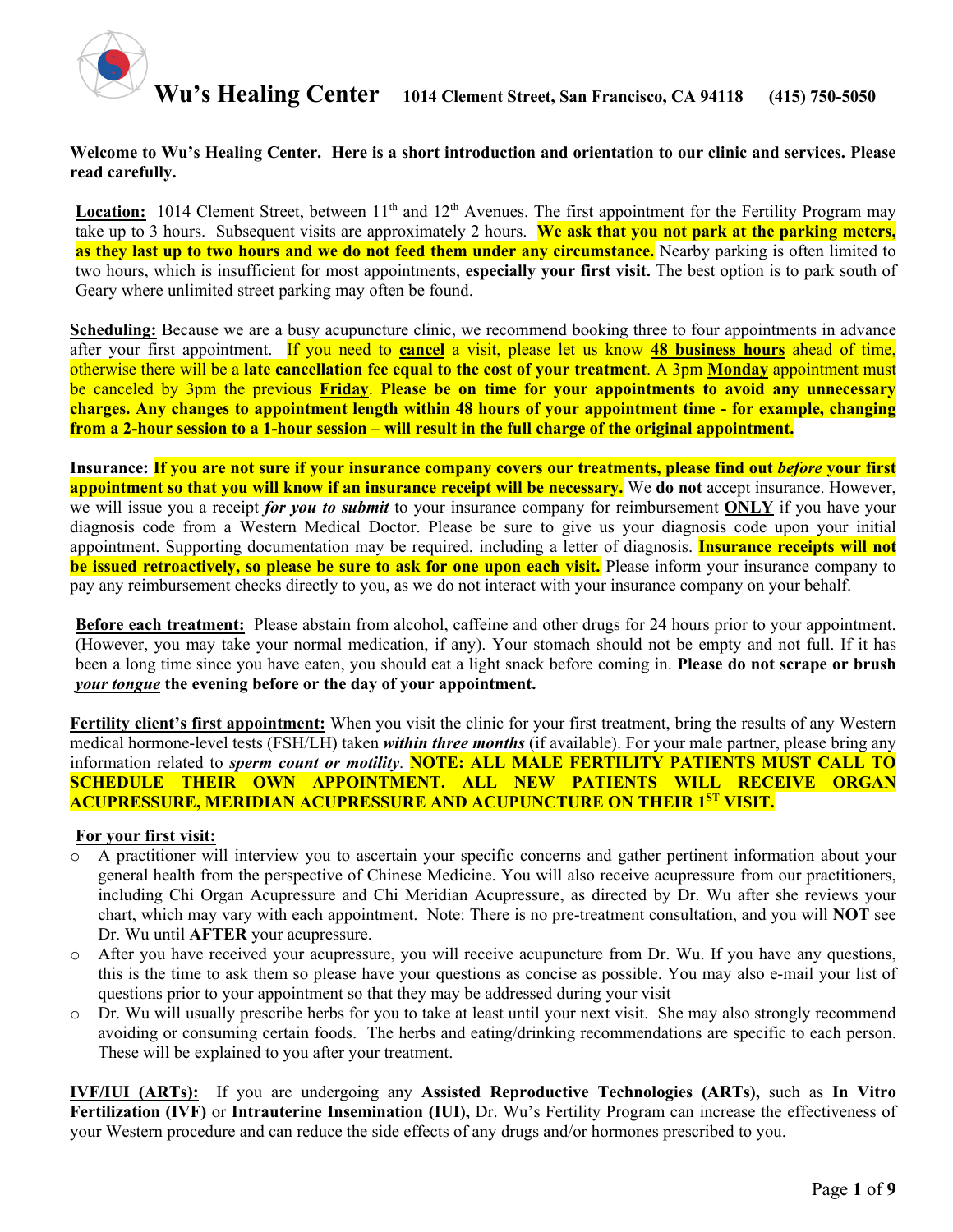

**Costs: Prices shown are per person.** Payment may be made in the form of cash, check, Visa or MasterCard and must be paid at the time services are rendered. Please bring a method of payment to each visit to avoid any unnecessary delays to your treatment.

### **FERTILITY PROGRAM AND REPRODUCTIVE ISSUES:**

| <b>Treatments</b>                |       | 1 <sup>st</sup> Visit Subsequent Visit |  |
|----------------------------------|-------|----------------------------------------|--|
| Acupuncture (diagnosis included) | \$245 | \$195                                  |  |
| <b>Chi Organ Acupressure</b>     | \$120 | \$120                                  |  |
| <b>Chi Meridian Acupressure</b>  | \$80  | \$80                                   |  |
| <b>Total cost</b>                | \$445 | \$395                                  |  |

**Weekly treatments are usually recommended.** 

### **NOTE: ALL MALE FERTILITY PATIENTS WILL RECEIVE ORGAN ACUPRESSURE, MERIDIAN ACUPRESSURE AND ACUPUNCTURE ON THEIR 1ST VISIT.**

### **GENERAL HEALTH AND OTHERS:**

| <b>Treatments</b>                | 1 <sup>st</sup> Visit | <b>Subsequent Visits</b> |
|----------------------------------|-----------------------|--------------------------|
| Acupuncture (diagnosis included) | \$245                 | \$195                    |
| Chi Organ Acupressure            | \$120                 | \$120                    |
| Chi Meridian Acupressure         | <u>\$80</u>           | <u>\$80</u>              |
| <b>Total cost</b>                | \$445                 | \$395                    |

**NOTE: ALL NEW PATIENTS WILL RECEIVE ORGAN ACUPRESSURE, MERIDIAN ACUPRESSURE AND ACUPUNCTURE ON THEIR 1ST VISIT.**

**HERBS:** Any herbs that are prescribed are an additional cost. Herbs cost an average of \$25.00 each bottle. Please be aware that you may be prescribed an average of three to six herbs and in some cases more depending on your specific diagnosis.

**PRE-NATAL CLIENTS:** The benefits of Dr. Wu's fertility treatment guidelines, include: less tiredness, increased vitality, fewer emotional outbursts, greater calmness, less nausea, a normal appetite, a tremendous decrease in miscarriages, and full-term pregnancies.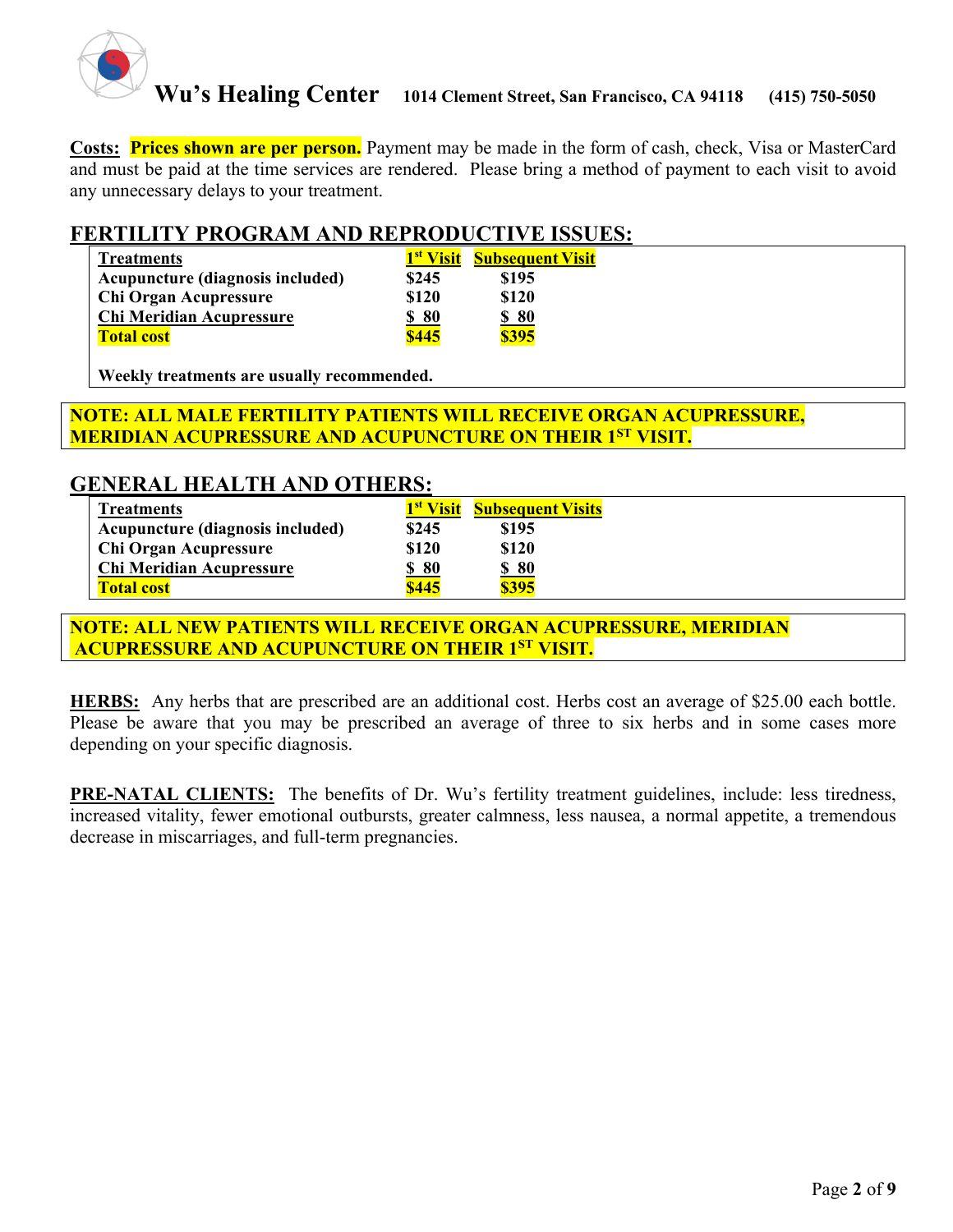# **Dear Clients and Potential Clients of Wu's Healing Center:**

**For over thirty years of clinical practice, Dr. Angela C. Wu has questioned long standing beliefs prevalent in Traditional Chinese Medicine and tested new cutting edge approaches, the foremost being needling pregnant women, something traditional acupuncturists, restrained by centuries of tradition, historically did not do. Her pioneering efforts led to the development of a successful and effective fertility program. Dr. Wu discovered that the most important aspects for ensuring a healthy pregnancy are lifestyle changes including changing eating and drinking habits. Her comprehensive fertility treatment program includes eating and drinking guidelines, special herbal formulas, and stress reducing techniques designed to maximize your fertility potential.** 

**We would like to remind you that when coming to Wu's Healing Center, you will be treated by Dr. Wu or, in the event of her absence, one of her associates.**

**The associates closely follow a protocol that has been set up by Dr. Wu and they report all cases to her.** 

**To wait only to see Dr. Wu may delay the appointment to possibly several weeks, as we are a very busy clinic and appointment slots fill quickly.**

**The Fertility Program consists of several aspects including:** 

- **Acupuncture**
- **Acupressure**
- **Nutritional Supplements**
- **Eating & drinking guidelines**
- **Home self-practice**

**Please avoid the use of ALL SCENTED PRODUCTS, such**

**as BATH OILS, ESSENTIAL OILS, INCENSE, CANDLES,**

### **SACHETS, LOTIONS, PERFUMES, etc.**

**These could cause severe reactions for our clients.**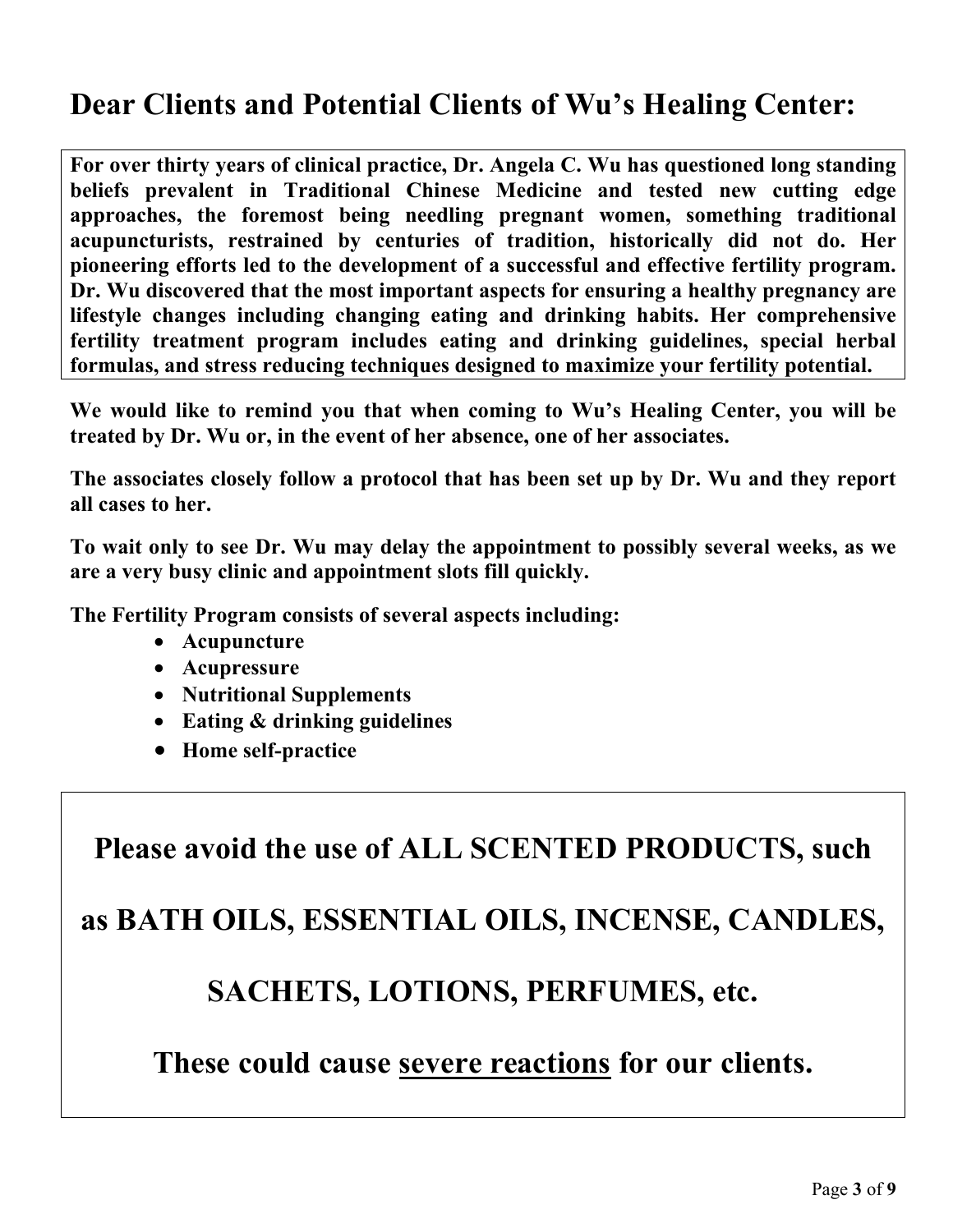

### **PLEASE USE BLUE OR BLACK INK ONLY**

| Last Name:                                                                        |  |                                                                                                      |  |  |  |  |
|-----------------------------------------------------------------------------------|--|------------------------------------------------------------------------------------------------------|--|--|--|--|
| Name you prefer to be called (if different than above): _________________________ |  |                                                                                                      |  |  |  |  |
|                                                                                   |  |                                                                                                      |  |  |  |  |
|                                                                                   |  | _____________________________                                                                        |  |  |  |  |
|                                                                                   |  |                                                                                                      |  |  |  |  |
|                                                                                   |  |                                                                                                      |  |  |  |  |
|                                                                                   |  |                                                                                                      |  |  |  |  |
|                                                                                   |  |                                                                                                      |  |  |  |  |
|                                                                                   |  |                                                                                                      |  |  |  |  |
|                                                                                   |  | Your doctor's specialty: _______________________Your doctor's #: ________________                    |  |  |  |  |
| Diagnosis by your doctor:                                                         |  |                                                                                                      |  |  |  |  |
|                                                                                   |  | Present Complaints/Reason(s) for visiting our clinic (required):                                     |  |  |  |  |
|                                                                                   |  |                                                                                                      |  |  |  |  |
|                                                                                   |  |                                                                                                      |  |  |  |  |
|                                                                                   |  |                                                                                                      |  |  |  |  |
|                                                                                   |  | Treatment Received, If Any: _________________________________ How Long: ____________________________ |  |  |  |  |
|                                                                                   |  |                                                                                                      |  |  |  |  |
|                                                                                   |  |                                                                                                      |  |  |  |  |
|                                                                                   |  |                                                                                                      |  |  |  |  |
| Please answer the following questions yes or no:                                  |  |                                                                                                      |  |  |  |  |
| Do you bruise or discolor easily?                                                 |  | Are you hungry at this time?                                                                         |  |  |  |  |
| Do you bleed for a long time?                                                     |  | Are you exhausted at this time?                                                                      |  |  |  |  |
| Do you have high blood pressure?                                                  |  | Are you nervous at this time?                                                                        |  |  |  |  |
| Do you or have you ever had any                                                   |  | Are you pregnant at this time?                                                                       |  |  |  |  |
| heart problem?                                                                    |  | Do you have a compensation claim                                                                     |  |  |  |  |
| Do you have any respiratory                                                       |  | or lawsuit pending your complaint?                                                                   |  |  |  |  |
| problems?                                                                         |  | Have you had acupuncture before?                                                                     |  |  |  |  |
| Have you had any surgery before?                                                  |  | How does your body respond to soft                                                                   |  |  |  |  |
| Are you in therapy at this time?                                                  |  | tissue manual therapy? Circle all that apply:                                                        |  |  |  |  |
| Are you taking any medications?                                                   |  | Improvement, Neutral, Sore, Very Sore,                                                               |  |  |  |  |
|                                                                                   |  | Unknown, Other                                                                                       |  |  |  |  |

I, the undersigned, realize that acupuncture / acupressure may be considered an investigative procedure in the United States of America. I fully understand that there is no implied or stated guarantee of success or effectiveness of a specific treatment or series of treatment. Every attempt will be made to protect me from harm, but there may be the possibility of unfavorable skin reaction, unforeseen nerve damage, possible infection, unexpected bleeding and / or other complications not anticipated. I realize that I may withdraw from the program at any time. **I agree to pay for all services at the time they are received.** 

| <b>Patient's Signature:</b> | Date: |  |
|-----------------------------|-------|--|
|                             |       |  |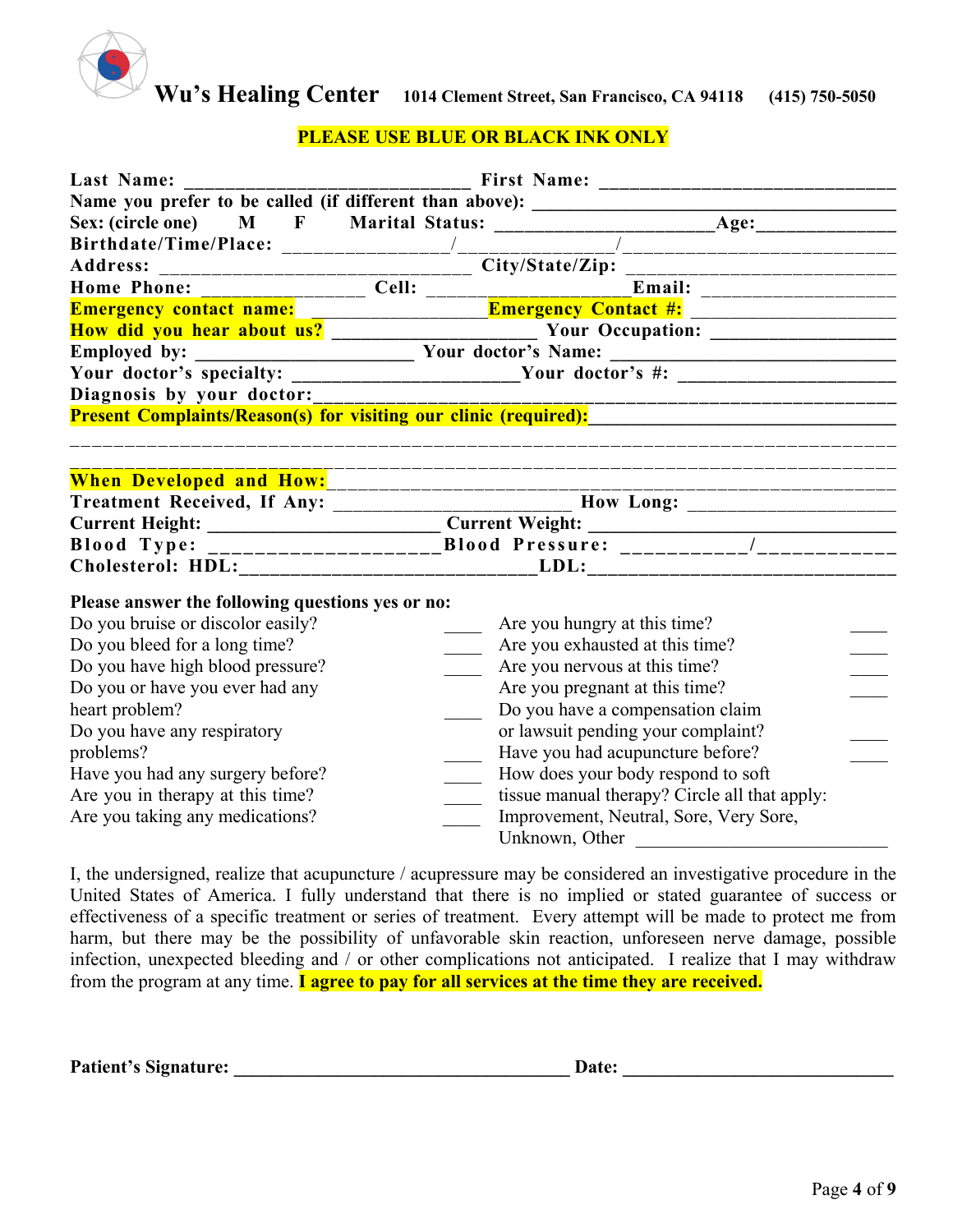#### **Wu's Healing Center 1014 Clement Street, San Francisco, CA 94118** *Patient's Symptoms*

Patient's Name: The Contract of the Contract of the Contract of the Contract of the Contract of the Contract of the Contract of the Contract of the Contract of the Contract of the Contract of the Contract of the Contract o

Please tell us your symptoms and whether they are something you've experienced in the **past** or that you are **presently experiencing**. There are some things that many people have experienced at some point in the past, such as a headache. In this case we'd like to know if this was something that was common for you or that you frequently experienced as opposed to a rare, isolated incident.

#### **General**

- *Past / Present*  ( ) ( ) fatigue ( ) ( ) sleep problems ( ) ( ) swollen glands
- $( ) ( )$  ( ) hot or cold intolerance
- ( ) ( ) frequent headaches
- ( ) ( ) weight loss
- ( ) ( ) weight gain
- ( ) ( ) fever or chills
- 
- ( ) ( ) allergies
- ( ) ( ) car accident injury

#### **Nervous System**

- $( )$   $( )$  dizziness ( ) ( ) blurred vision ( ) ( ) fainting
- ( ) ( ) paralysis
- ( ) ( ) tremors
- 
- ( ) ( ) numbness / tingling
- $( )$   $( )$  convulsion
- ( ) ( ) imbalance
- ( ) ( ) memory loss
- ( ) ( ) muscle weakness

#### **Urinary**

- ( ) ( ) painful urination ( ) ( ) frequent urination ( ) ( ) difficulty urinating
- ( ) ( ) incontinence
- ( ) ( ) bed wetting
- ( ) ( ) discolored urine
- ( ) ( ) frequent infections
- ( ) ( ) prostate problems
- ( ) ( ) unusual discharge

#### **Head**

|  |  | headaches              |
|--|--|------------------------|
|  |  | entire head            |
|  |  | back of head           |
|  |  | forehead               |
|  |  | temples                |
|  |  | migraine               |
|  |  | head feels heavy       |
|  |  | dizziness              |
|  |  | light headedness       |
|  |  | fainting               |
|  |  | light bothers eyes     |
|  |  | loss of smell          |
|  |  | loss of taste          |
|  |  | loss of balance        |
|  |  | loss of hearing        |
|  |  | loss of memory         |
|  |  | pain in ears           |
|  |  | ringing in ears        |
|  |  | buzzing ears           |
|  |  | concussion/head injury |

- **Neck**<br>( ) ( ) pain in neck ( ) ( ) pain in neck
- ( ) ( ) neck pain with movement
- ( ) ( ) pinched nerve in neck
- ( ) ( ) neck feels out of place
- ( ) ( ) stiff neck
- ( ) ( ) muscle spasms in neck
- ( ) ( ) grinding sound in neck
- ( ) ( ) popping sounds in neck
- ( ) ( ) arthritis in neck

#### **Emotional**

- ( ) ( ) knocked unconscious ( ) ( ) anxiety or worry
	- ( ) ( ) nervousness
	- ( ) ( ) irritable
	- ( ) ( ) frequent crying
	- ( ) ( ) anger
	- ( ) ( ) tension
	- ( ) ( ) mood swings
	- ( ) ( ) fear
		- ( ) ( ) restlessness
		- ( ) ( ) confusion
		- ( ) ( ) depression
		- ( ) ( ) suicidal

#### **Reproductive system**

- ( ) ( ) painful intercourse
- ( ) ( ) prostate problems
- ( ) ( ) birth control methods
- ( ) ( ) sexual problems
- ( ) ( ) loss of sex drive
- $( )$   $( )$  sexual problems<br>  $( )$   $( )$  loss of sex drive<br>  $( )$   $( )$  genital infections

#### **Low back**

- ( ) ( ) low back pain
- $( )$  ( ) pinched nerve in low back

#### **Pain is** *worse* **with:**

- ( ) ( ) lifting
- ( ) ( ) stooping
- ( ) ( ) standing
- ( ) ( ) sitting
- $( )$   $( )$  bending
- ( ) ( ) coughing

#### **Back**

- ( ) ( ) slipped disk
- ( ) ( ) low back feels out of place
- ( ) ( ) muscle spasms
- ( ) ( ) arthritis

#### **Mid back**

- ( ) ( ) shoulder blades
- $( )$  ( ) sharp stabbing

#### **Pain/mid back**

- $( )$  chest pain
- ( ) ( ) sharpness of breath
- ( ) ( ) pain around ribs

#### **Ear/ eye/ nose/ throat**

- ( ) ( ) earache
- ( ) ( ) ear discharge
- ( ) ( ) ringing in ears
- ( ) ( ) hearing loss
- ( ) ( ) nose bleeds
- ( ) ( ) hoarseness
- ( ) ( ) problems swallowing

Page **5** of **9**

- ( ) ( ) sore throats
- ( ) ( ) jaw tight or sore
- $( )$   $( )$  dental problems<br> $( )$   $( )$  sinusitis

( ) ( ) muscle cramps ( ) ( ) shoulder pain ( ) ( ) tennis elbow ( ) ( ) arm pain ( ) ( ) hand sensations ( ) ( ) loss of grip ( ) ( ) mid back pain ( ) ( ) rib pain

( ) ( ) low back problems

( ) ( ) pain in shoulder joint ( ) ( ) pain across shoulders

( ) ( ) tension in shoulders ( ) ( ) pinched nerve in shoulder  $( )$   $( )$  muscle spasms in shoulders

( ) ( ) pain in upper arm ( ) ( ) pain in forearm ( ) ( ) pain on hands ( ) ( ) pain in fingers ( ) ( ) pinched nerve in arm ( ) ( ) pins and needles in arms ( ) ( ) pins and needles in fingers

 $( )$   $( )$  fingers go to sleep  $( )$   $( )$   $( )$  hands cold ( ) ( ) pain in finger joints ( ) ( ) arthritis in fingers ( ) ( ) loss of grip strength

( ) ( ) can't raise arm above shoulder

( ) ( ) hip pains ( ) ( ) foot problems ( ) ( ) leg cramps ( ) ( ) knee pain ( ) ( ) ankle weakness ( ) ( ) tingling foot

**Shoulders** 

( ) ( ) bursitis ( ) ( ) arthritis

( ) ( ) over head

**Arms and hands** 

- ( ) ( ) sinusitis
- ( ) ( ) tonsillitis

#### **Musculoskeletal**  ( ) ( ) joint swelling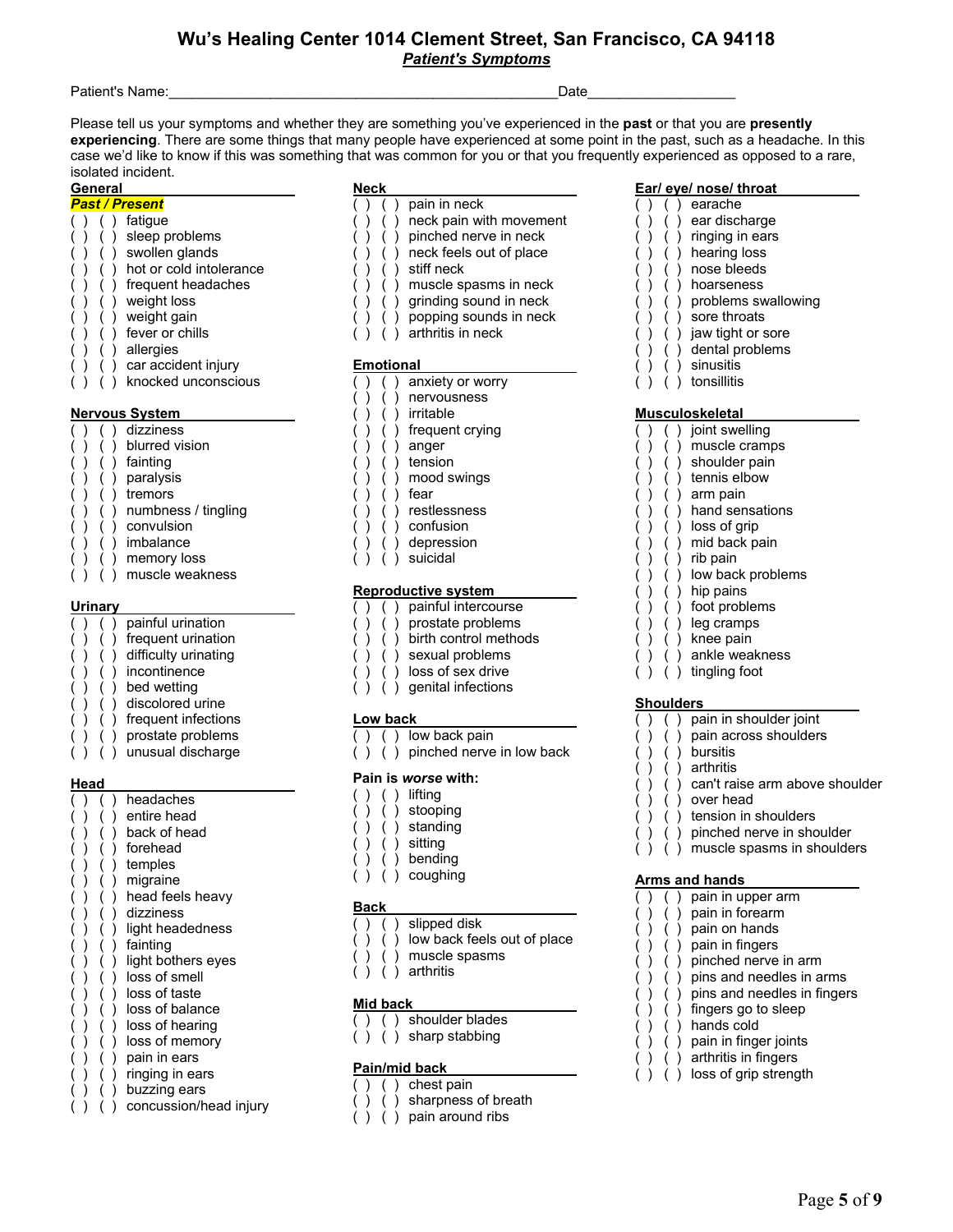| Heart/lung                      |  |                         |  |                         |  |  |  |
|---------------------------------|--|-------------------------|--|-------------------------|--|--|--|
| <b>Past / Present</b>           |  |                         |  |                         |  |  |  |
|                                 |  |                         |  | chest pain              |  |  |  |
|                                 |  |                         |  | high blood pressure     |  |  |  |
|                                 |  | (<br>(                  |  | low blood pressure      |  |  |  |
|                                 |  |                         |  | persistent cough        |  |  |  |
|                                 |  |                         |  | hard to breathe         |  |  |  |
|                                 |  |                         |  | coughing blood          |  |  |  |
|                                 |  |                         |  | coughing phlegm         |  |  |  |
|                                 |  | )<br>)                  |  | irregular heartbeat     |  |  |  |
| ( ( ( ( ( ( ( ( ( ( ( ( ( ( ( ( |  |                         |  | varicose veins          |  |  |  |
|                                 |  |                         |  | ankle swelling          |  |  |  |
|                                 |  | (<br>(                  |  | heart disease           |  |  |  |
|                                 |  |                         |  | heart attack            |  |  |  |
|                                 |  |                         |  |                         |  |  |  |
|                                 |  |                         |  | <b>Gastrointestinal</b> |  |  |  |
|                                 |  |                         |  | change in appetite      |  |  |  |
|                                 |  |                         |  | thirst                  |  |  |  |
|                                 |  |                         |  | nausea                  |  |  |  |
|                                 |  |                         |  | vomiting                |  |  |  |
|                                 |  |                         |  | diarrhea                |  |  |  |
|                                 |  |                         |  | constipation            |  |  |  |
|                                 |  |                         |  | gas                     |  |  |  |
| ( ) ( ) ( ) ( ) ( ) ( )         |  | ( ( ( ( ( ( ( ( ( ( ) ( |  | hemorrhoids             |  |  |  |
|                                 |  |                         |  | gall bladder            |  |  |  |
|                                 |  |                         |  | belching                |  |  |  |
|                                 |  |                         |  | heart burn              |  |  |  |

- $( )$   $( )$  abdominal pain
- ( ) ( ) bloody black stools
- ( ) ( ) indigestion
- ( ) ( ) liver trouble

#### **Skin**

|  |  | easy bruising   |
|--|--|-----------------|
|  |  | dry skin        |
|  |  | itching         |
|  |  | boils           |
|  |  | rashes          |
|  |  | excessive sweat |
|  |  | hair changes    |

#### **Hips, legs and feet \_**

- ( ) pain in buttocks  $( ) ( )$  ( ) pain in hip joint ( ) ( ) pain down in legs ( ) ( ) pain down both legs ( ) ( ) leg cramps ( ) ( ) pins and needles in hands  $( )$   $( )$  numbness of leg ( ) ( ) numbness of hands ( ) ( ) numbness of toes ( ) ( ) feet feel cold ( ) ( ) cramps in feet
- ( ) ( ) swollen ankles
- ( ) ( ) painful joints in toes
- ( ) ( ) pain in feet

#### **Disease**

|  | diabetes             |
|--|----------------------|
|  | qout                 |
|  | emphysema            |
|  | bronchitis           |
|  | stomach ulcer        |
|  | duodenal ulcer       |
|  | gall bladder disease |
|  |                      |

#### **Disease (cont.)**

- ( ) ( ) kidney stones
	- ( ) kidney infection
- ( ) ( ) bladder infection
- ( ) ( ) sclerosis
- ( ) ( ) tuberculosis
- ( ) ( ) cancer
- ( ) ( ) goiter
- ( ) ( ) epilepsy
- ( ) ( ) nervous breakdown
- ( ) ( ) hepatitis A
- ( ) ( ) hepatitis B
- ( ) ( ) hepatitis C
- ( ) ( ) HIV infection
- ( ) ( ) gonorrhea
- ( ) ( ) syphilis ( ) ( ) anemia
- ( ) ( ) mumps
- $( )$   $( )$  rheumatic fever
- ( ) ( ) German measles
- ( ) ( ) chicken pox

#### **Yes / No**

- ( ) ( ) any other diseases?
- ( ) ( ) any communicable diseases? \_\_\_\_\_\_\_\_\_\_\_\_\_\_\_\_\_\_\_\_\_\_\_\_\_

\_\_\_\_\_\_\_\_\_\_\_\_\_\_\_\_\_\_\_\_\_\_\_\_\_

#### **Allergies**

|  | Yes / No |                |
|--|----------|----------------|
|  |          | moxa (mugwort) |
|  |          | mint           |
|  |          | latex          |
|  |          | pollen         |
|  |          | fungus / mold  |
|  |          | wheat / gluten |
|  |          | dairy          |
|  |          | egg            |
|  |          | wheat          |
|  |          | shellfish      |

#### **Please list any other allergies.**

(outdoor allergens, food, medications)

\_\_\_\_\_\_\_\_\_\_\_\_\_\_\_\_\_\_\_\_\_\_\_\_\_\_\_\_\_\_ \_\_\_\_\_\_\_\_\_\_\_\_\_\_\_\_\_\_\_\_\_\_\_\_\_\_\_\_\_\_ \_\_\_\_\_\_\_\_\_\_\_\_\_\_\_\_\_\_\_\_\_\_\_\_\_\_\_\_\_\_

\_\_\_\_\_\_\_\_\_\_\_\_\_\_\_\_\_\_\_\_\_\_\_\_\_\_\_\_\_\_ **Surgical history Yes / No**  ( ) ( ) tonsillectomy ( ) ( ) appendix ( ) ( ) hernia operation ( ) ( ) hemorrhoid operation ( ) ( ) stomach operation ( ) ( ) gall bladder operation ( ) ( ) varicose vein operation ( ) ( ) thyroid operation ( ) ( ) prostate operation ( ) ( ) cesarean section ( ) removal of ovaries ( ) ( ) other \_\_\_\_\_\_\_\_\_\_\_\_\_\_\_\_\_\_\_\_\_\_\_\_\_

\_\_\_\_\_\_\_\_\_\_\_\_\_\_\_\_\_\_\_\_\_\_\_\_\_

#### **Do you take medication regularly?**

\_\_\_\_\_\_\_\_\_\_\_\_\_\_\_\_\_\_\_\_\_\_\_\_\_ \_\_\_\_\_\_\_\_\_\_\_\_\_\_\_\_\_\_\_\_\_\_\_\_\_ \_\_\_\_\_\_\_\_\_\_\_\_\_\_\_\_\_\_\_\_\_\_\_\_\_ \_\_\_\_\_\_\_\_\_\_\_\_\_\_\_\_\_\_\_\_\_\_\_\_\_ \_\_\_\_\_\_\_\_\_\_\_\_\_\_\_\_\_\_\_\_\_\_\_\_\_ \_\_\_\_\_\_\_\_\_\_\_\_\_\_\_\_\_\_\_\_\_\_\_\_\_

If so, what?

#### **Have you ever taken?**

- $( )$   $( )$  insulin
- ( ) ( ) cortisone
- $( )$   $( )$  thyroid medicine
- ( ) ( ) male/female hormones
- ( ) ( ) tranquilizers/sedatives

\_\_\_\_\_\_\_\_\_\_\_\_\_\_\_\_\_\_\_\_\_\_\_\_\_ \_\_\_\_\_\_\_\_\_\_\_\_\_\_\_\_\_\_\_\_\_\_\_\_\_ \_\_\_\_\_\_\_\_\_\_\_\_\_\_\_\_\_\_\_\_\_\_\_\_\_ \_\_\_\_\_\_\_\_\_\_\_\_\_\_\_\_\_\_\_\_\_\_\_\_\_

( ) ( ) birth control pills

#### **Others?**

#### ٦ **Have you had x-rays of?**

- ( ) ( ) chest
- ( ) ( ) stomach
- ( ) ( ) gall bladder
- ( ) ( ) kidneys
- ( ) ( ) skull
- ( ) ( ) colon
- $( ) ( )$

#### **What kinds of supplements are you taking now?**

\_\_\_\_\_\_\_\_\_\_\_\_\_\_\_\_\_\_\_\_\_\_\_\_\_ \_\_\_\_\_\_\_\_\_\_\_\_\_\_\_\_\_\_\_\_\_\_\_\_\_ \_\_\_\_\_\_\_\_\_\_\_\_\_\_\_\_\_\_\_\_\_\_\_\_\_ \_\_\_\_\_\_\_\_\_\_\_\_\_\_\_\_\_\_\_\_\_\_\_\_\_

**Please list any other information you feel is important for us to know in regard to your health.** (Please include your *family history* of medical issues such as heart attack, thyroid condition, cancer, etc.)

\_\_\_\_\_\_\_\_\_\_\_\_\_\_\_\_\_\_\_\_\_\_\_\_\_ \_\_\_\_\_\_\_\_\_\_\_\_\_\_\_\_\_\_\_\_\_\_\_\_\_ \_\_\_\_\_\_\_\_\_\_\_\_\_\_\_\_\_\_\_\_\_\_\_\_\_ \_\_\_\_\_\_\_\_\_\_\_\_\_\_\_\_\_\_\_\_\_\_\_\_\_ \_\_\_\_\_\_\_\_\_\_\_\_\_\_\_\_\_\_\_\_\_\_\_\_\_ \_\_\_\_\_\_\_\_\_\_\_\_\_\_\_\_\_\_\_\_\_\_\_\_\_ \_\_\_\_\_\_\_\_\_\_\_\_\_\_\_\_\_\_\_\_\_\_\_\_\_ \_\_\_\_\_\_\_\_\_\_\_\_\_\_\_\_\_\_\_\_\_\_\_\_\_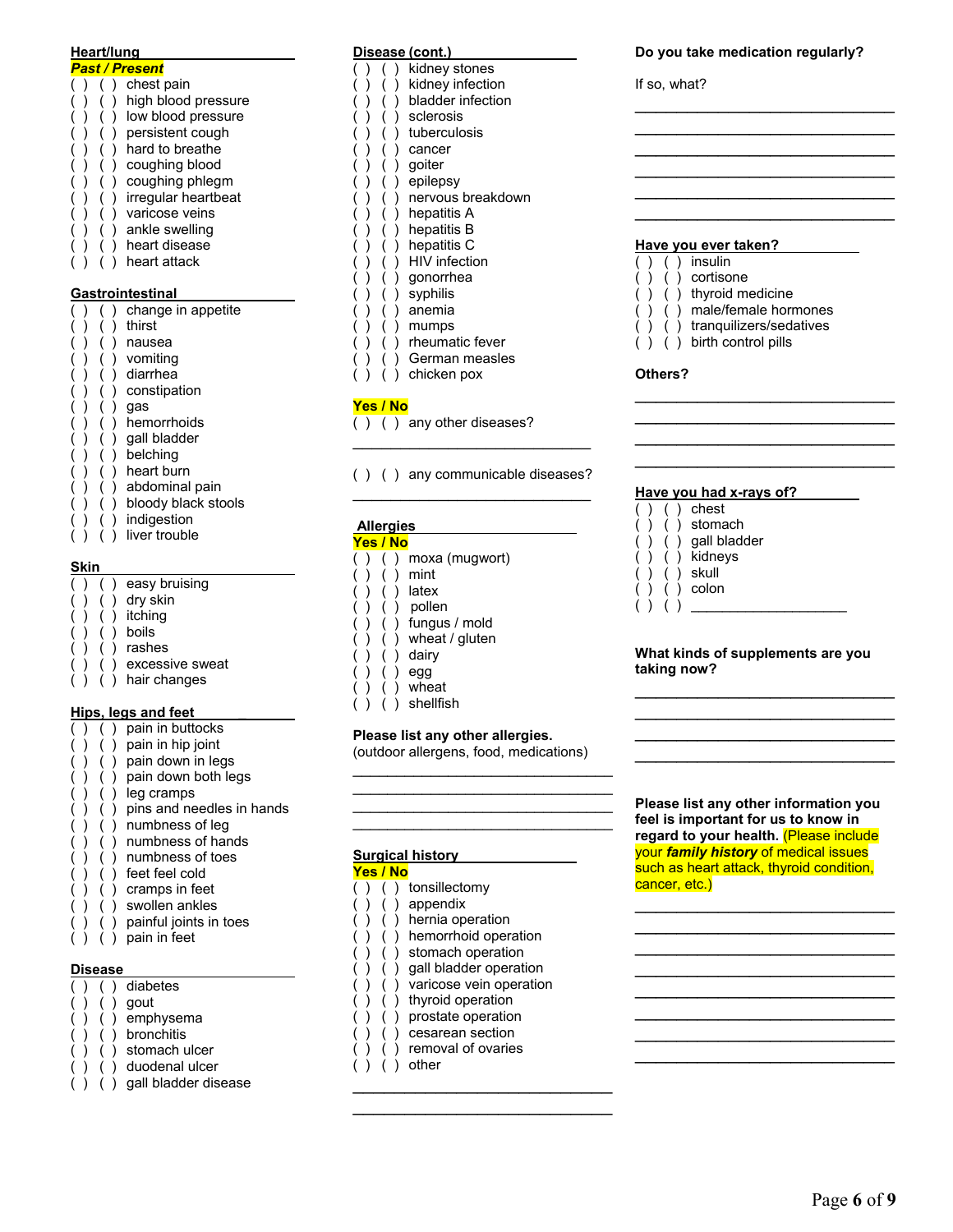

#### **Dear Clients:**

Our goal is to provide quality treatments in a timely manner. In order to do so please follow our appointment/ cancellation policy. The policy enables us to better utilize available appointments for our clients. **If you have any questions, please ask our staff before signing.**

- 1. **Our cancellation policy is designed to honor your time as well as ours.**
	- **A. A non-refundable deposit of \$60.00 is required at the time of scheduling to secure your first appointment as a new client or a returned client. Wu's Healing Center requires a notice of cancellation a minimum of one week prior to your first scheduled appointment.**
	- **B. To cancel or reschedule all subsequent appointments, please notify Wu's Healing Center at least 48 hours BEFORE your Tuesday's – Friday's appointments and 72 hours BEFORE your Monday's appointments.**
	- **C. Cancellations can be made by calling the front desk during clinic hours. If you do not reach us during normal clinic hours, you may leave a voicemail or email.**
	- **D. The late cancellation fee is the full price of your appointment.**
- 2. **Please arrive on time for your appointment.** If you are late, you will have to wait to be seen until after those clients who have arrived on time, which may result in a delay of up to 1 hour or longer.
- 3. The unpredictability and urgency of IVF schedules may need an intensified treatment regime. As a result, the schedule may be backed up without prior notice. Please schedule your appointments accordingly. **Your patience and understanding is appreciated.**
- 4. **Herbs, books and all other products are non-refundable and non-returnable.** Please keep this in mind when purchasing your herbs, as your herb prescription may change during your next visit. We do not mail herbs, so please order enough to last until your next visit, especially if you live outside of San Francisco.
- 5. **Wu's Healing Center reserves the right to disqualify itself from treating any patient.**
- 6. **Insurance:** If you are not sure if your insurance company covers our treatments, please find out *before* your first appointment so that you will know if an insurance receipt will be necessary. We **do not** accept insurance. However, we will issue you a receipt *for you to submit* to your insurance company for reimbursement **ONLY** if you have your **diagnosis code** from a Western Medical Doctor. Please be sure to give us your diagnosis code upon your initial appointment. **Wu's Healing Center does not generate diagnosis codes.** Supporting documentation may be required, including a letter of diagnosis. Insurance receipts will not be issued retroactively, so please be sure to ask for one upon each visit. Please inform your insurance company to pay any reimbursement checks directly to you, as we do not interact with your insurance company on your behalf.

Thank you for your support and cooperation. We hope that these policies help us to create a positive and beneficial experience for you each time that you visit our office.

# **Patient Copy**

# **Please keep this copy for your records.**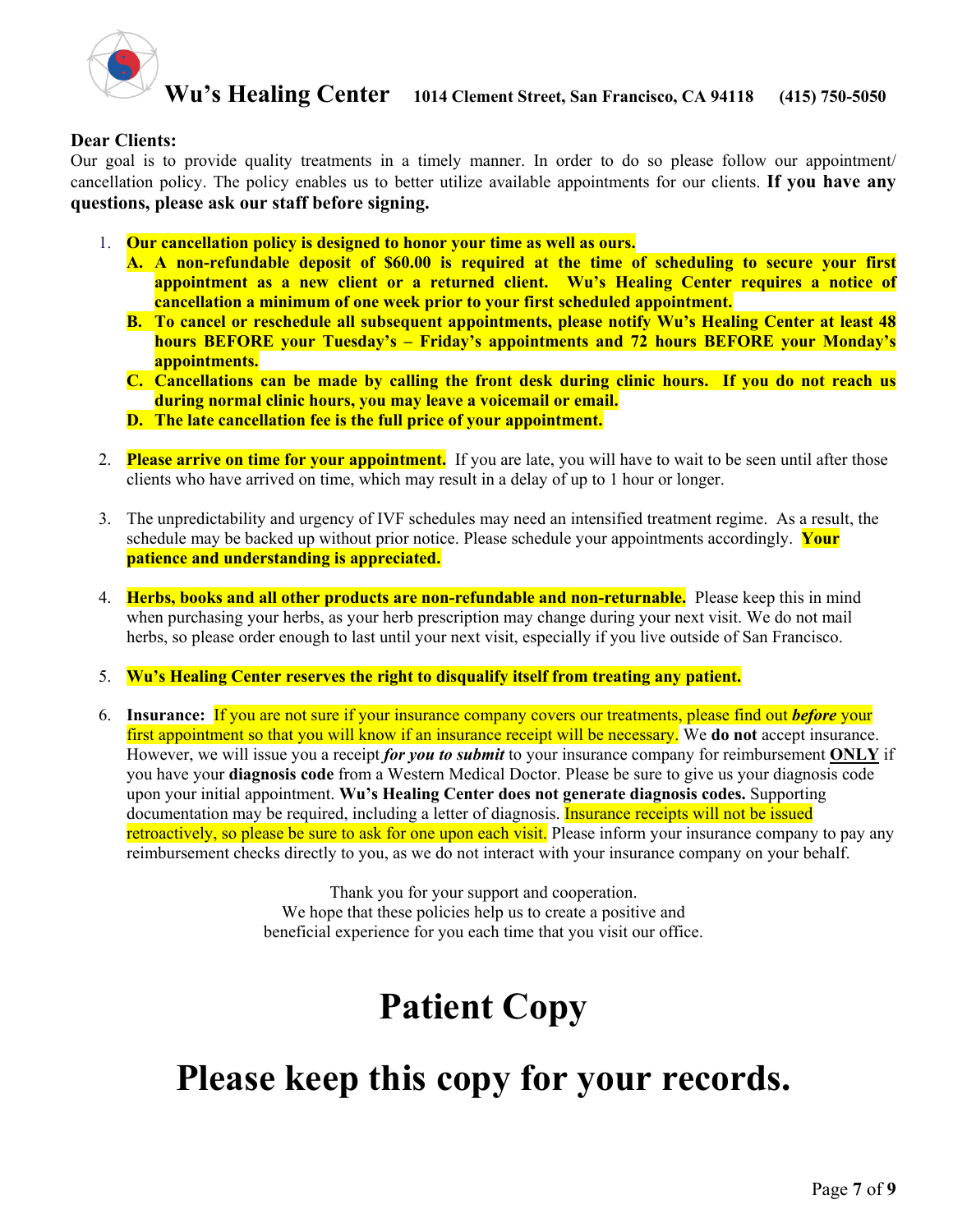

#### **Dear Clients:**

Our goal is to provide quality treatments in a timely manner. In order to do so please follow our appointment/ cancellation policy. The policy enables us to better utilize available appointments for our clients. **If you have any questions, please ask our staff before signing.**

- 1. **Our cancellation policy is designed to honor your time as well as ours.**
	- **A. A non-refundable deposit of \$60.00 is required at the time of scheduling to secure your first appointment as a new client or a returned client. Wu's Healing Center requires a notice of cancellation a minimum of one week prior to your first scheduled appointment.**
	- **B. To cancel or reschedule all subsequent appointments, please notify Wu's Healing Center at least 48 hours BEFORE your Tuesday's – Friday's appointments and 72 hours BEFORE your Monday's appointments.**
	- **C. Cancellations can be made by calling the front desk during clinic hours. If you do not reach us during normal clinic hours, you may leave a voicemail or email.**
	- **D. The late cancellation fee is the full price of your appointment.**
- 2. **Please arrive on time for your appointment.** If you are late, you will have to wait to be seen until after those clients who have arrived on time, which may result in a delay of up to 1 hour or longer.
- 3. The unpredictability and urgency of IVF schedules may need an intensified treatment regime. As a result, the schedule may be backed up without prior notice. Please schedule your appointments accordingly. **Your patience and understanding is appreciated.**
- 4. **Herbs, books and all other products are non-refundable and non-returnable.** Please keep this in mind when purchasing your herbs, as your herb prescription may change during your next visit. We do not mail herbs, so please order enough to last until your next visit, especially if you live outside of San Francisco.
- 5. **Wu's Healing Center reserves the right to disqualify itself from treating any patient.**
- 6. **Insurance:** If you are not sure if your insurance company covers our treatments, please find out *before* your first appointment so that you will know if an insurance receipt will be necessary. We **do not** accept insurance. However, we will issue you a receipt *for you to submit* to your insurance company for reimbursement **ONLY** if you have your **diagnosis code** from a Western Medical Doctor. Please be sure to give us your diagnosis code upon your initial appointment. **Wu's Healing Center does not generate diagnosis codes.** Supporting documentation may be required, including a letter of diagnosis. Insurance receipts will not be issued retroactively, so please be sure to ask for one upon each visit. Please inform your insurance company to pay any reimbursement checks directly to you, as we do not interact with your insurance company on your behalf.

Thank you for your support and cooperation. We hope that these policies help us to create a positive and beneficial experience for you each time that you visit our office.

**I understand that my signature acknowledges that I have read and agree to follow the above policies.** 

Signature: **Example 2.1 and 2.1 and 2.1 and 2.1 and 2.1 and 2.1 and 2.1 and 2.1 and 2.1 and 2.1 and 2.1 and 2.1 and 2.1 and 2.1 and 2.1 and 2.1 and 2.1 and 2.1 and 2.1 and 2.1 and 2.1 and 2.1 and 2.1 and 2.1 and 2.1 and 2.** 

**Wu's Healing Center Copy**